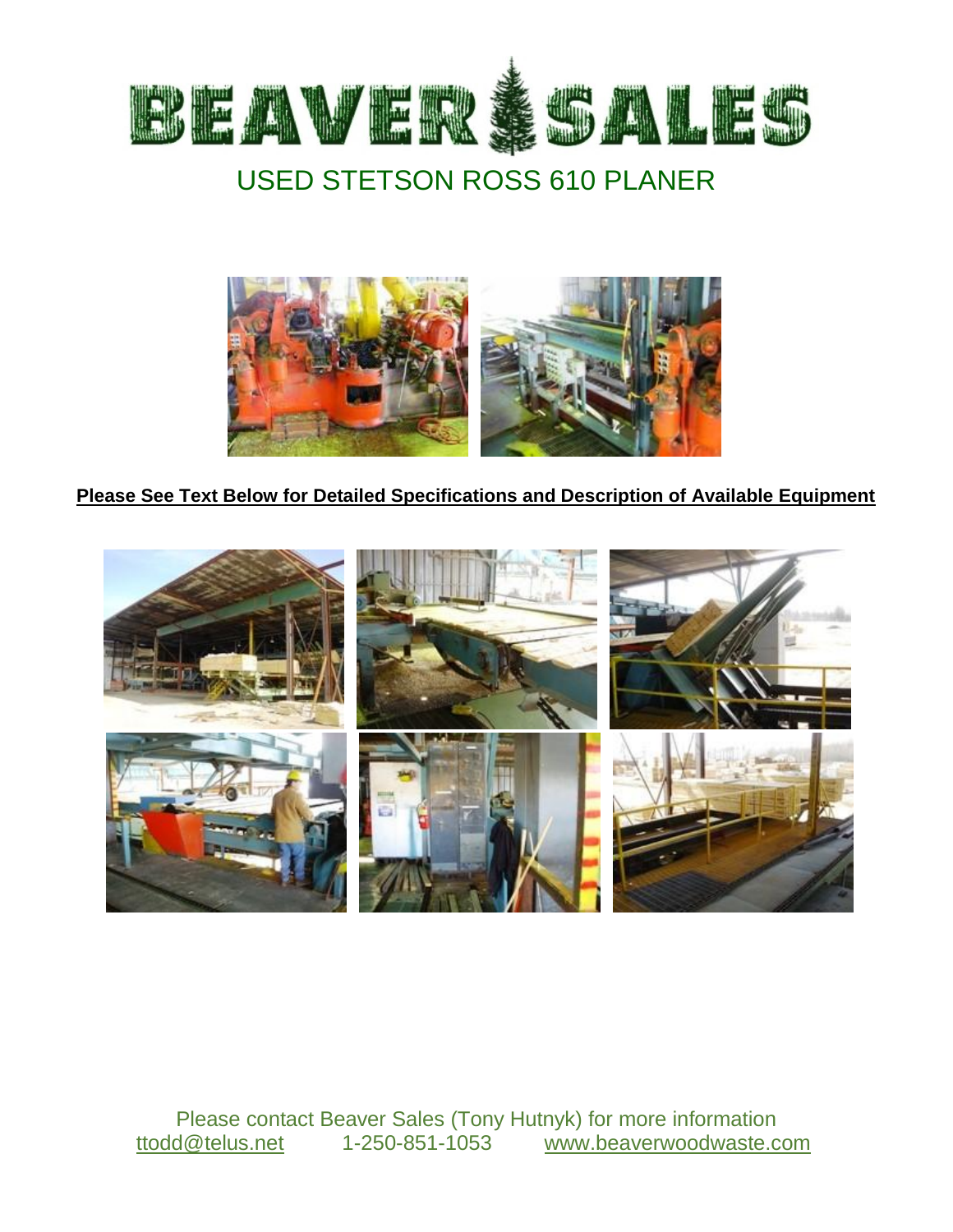1 – Left Infeed Transfer 3 strand x 32 ft long Heavy duty steel frame Electric Gearbox drive

## 2 – Tilt Hoist

 4 Heavy Duty lift arms c/w 2 speed leaf Chain wind up drive assembly Stick belt conveyor Steel support frame c/w adjustable cable Driven Positioning system

### 3 – Landing Transfer and Trim Table

 H78 chain c/w electric gear box drive Foot pedal controls Trim saw arbor c/w overhead hold down Trim block conveyor c/w drive Unscrambler section c/w electric gear box drive Electric control console

#### 4 - Pineapple Infeed Table c/w Drive

 Stetson ross 610 planer Top and bottom heads 15" knives x 13/4" 8 knives 35Ph Side heads 2" knives  $1\frac{3}{4}$ " 8 knives flat 2 - 35Hp and 15hp Top and bottom profile heads 8" 15hp (to be confirmed) Hydro lock – 8 and 12 knives Collar taper  $lock - rip$  saw and 1" profile Planer feed speed on New frequency drive  $0 - 500$  min increase speed using belt

#### drive

5- Timber Star Side Roll Lumber Marking System Outfeed camel landing conveyor c/w electric gearbox drive Spare heads and tooling Shaving and dust collection suction manifold

Motor Sizes: Top Heads, 2 motors 35HP each Bottom Head, 35 HP Side Heads, 2 motors 35HP and 15HP Profile Head, we believe is 15HP

Spare Heads: We have 5 for top and bottom and Tons for the profile (for doing any and all configurations) Knife length and width: all dependant on the head.

Please contact Beaver Sales (Tony Hutnyk) for more information ttodd@telus.net 1-250-851-1053 www.beaverwoodwaste.com